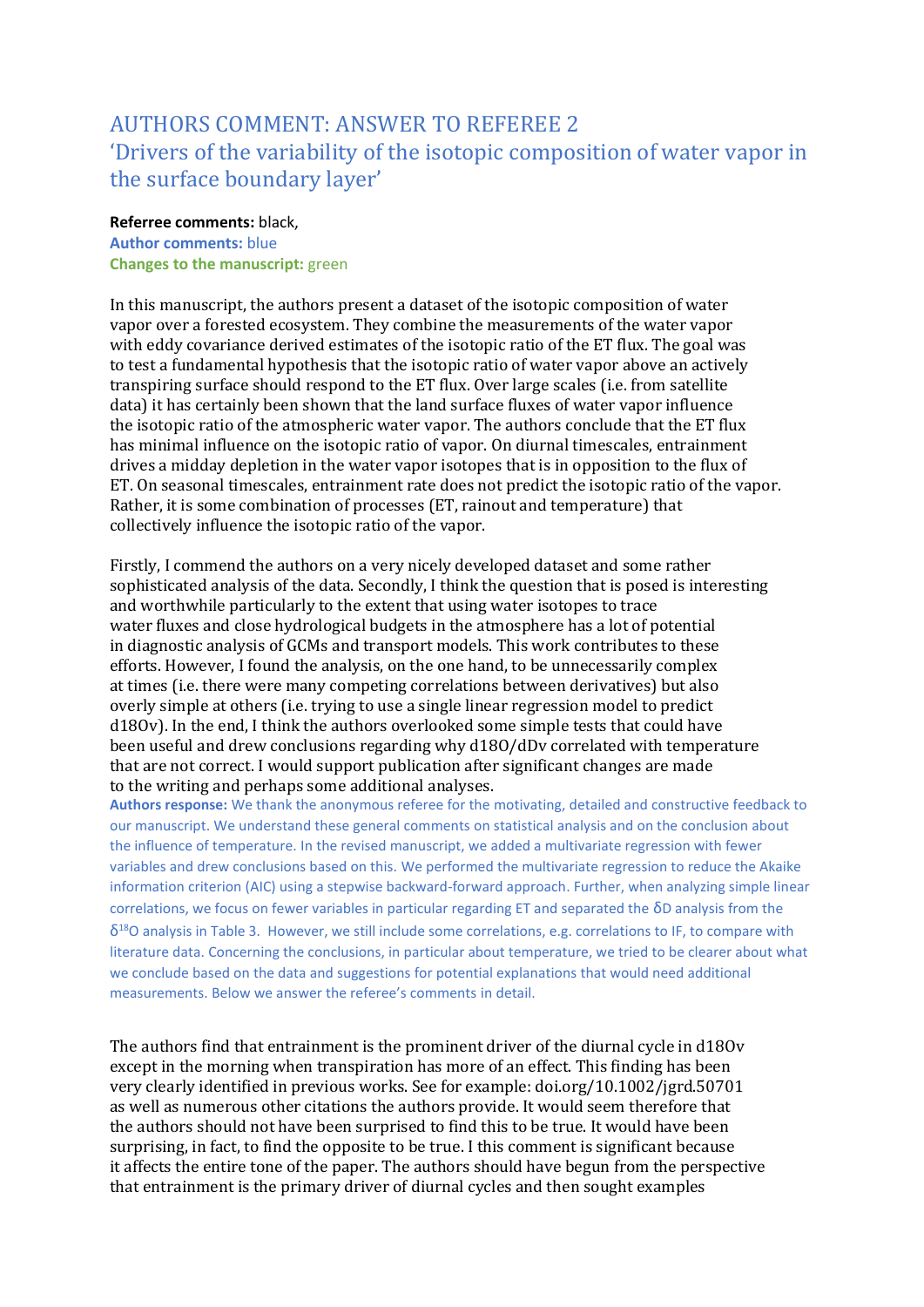# where the effect of ET emerged.

**Authors response:** Thanks for pointing this out. We added doi.org/10.1002/jgrd.50701 to the discussion of our results:

'This is consistent to the predominant influence of entrainment on the diurnal cycle that has been found by other authors at different field sites (c.f. Lee2007, Griffis2010, Lai2011, Berkelhammer2013).'

We also changed the writing to make it clearer that an influence of entrainment might be expected and our purpose is to QUANTIFY the influence of ET compared to the measured changes in  $\delta_y$ . e.g. we write:

- 'Our objective is to quantify the influence of local ET on  $\delta_y$  in the SBL close to the canopy of a forest ecosystem.'
- '[We] use our direct measurements in combination with PBL heigt h to quantify the influence of ET on δv.'
- 'We quantify the influence of local ET on the isotopic composition of the boundary layer by making a quantitative thought experiment. How would local ET influence the delta value of the PBL  $(\delta_{\rm v})$  if local ET would be the only process that (significantly) influences  $\delta_{v}$ ?. To answer this question, we use isoforcing values, that are based on EC measurements of the magnitude of ET  $F_{ET}$  and its isotopic composition  $δ$ <sub>ET</sub> (see Braden-Behrens2019).'

We hope that this way it is a bit clearer. Please see also the whole section 'Calculation of evapotranspirationrelated change in  $\delta_{v}$  of the revised manuscript.

The authors find that the correlation between entrainment rate and the seasonal cycle in d18Ov is weak. They therefore conclude that entrainment is not the critical driver of the seasonal cycle. However, they fail to identify that it is not just how much vapor is entrained but the isotopic ratio of the water vapor that is entrained. With synoptic scale changes in atmospheric circulation the isotopic ratio of water within the free troposphere changes. It would seem quite clear, and maybe I misunderstood this from the manuscript, that it is the isotopic ratio of the free troposphere driven by large scale circulation that drives changes in the midday isotopic ratio above the canopy. Analysis using a lagrangian transport could be deployed (as with many previous isotope studies)

to identify how the source of vapor changes and whether it is the source region that explains the seasonal changes.

**Authors response:** We agree, that the isotopic composition of entrained vapor is an important driver and added this to the discussion of seasonal variability:

- 'Concerning entrainment of isotopically lighter air from the free troposphere, the amount of entrained air can vary as well as the isotopic composition of the entrained air which can be studied using lagrangian transport models (see e.g. Aemisegger2014,Pfahl2008).'

We also agree that lagrangian transport analysis would be an appropriate tool to identify changing water sources but this would be beyond the scope of this study. However, we added this to the discussion.

- 'In general, the positive correlation with temperature-related quantities implies that changes in synoptic circulations might be relevant drivers of  $\delta_{v}$ . We propose that such changes could be studied by using lagrangian transport models, as have been carried out at other field sites (see e.g. Aemisegger2014, Pfahl2008) and a further analysis of their relation to temperature at the field site might explain parts of the observed variability.'
- 'As the temperature effect is related to the origin and history of air masses (Dansgaard1964, Ambach1968), we propose that lagrangian backtrajectory models would be a useful tool to understand the processes that drive the temperature effect.'

The authors find a strong influence of temperature on d18Ov and call upon a rather confusing role for temperature influencing the fractionation of ET. I find this extremely unlikely. If this was the case, then there should be a very strong relationship between deltaET and temperature. I believe deltaET is more strongly influence by RH or VPD and or LAI.

**Authors response:** Thanks for pointing this out. We agree that the interpretation of the correlation to temperature might have been misleading. In particular because changes due to the variability of  $\delta_{ET}$  should be also included in  $\frac{d\delta_v}{dt}\big|_{ET,est}$ , the ET-related change in  $\delta_v$ . Thus, the observed correlation to temperature cannot be explained with changes in T, RH or VPD that yield changes in delta ET. In the revised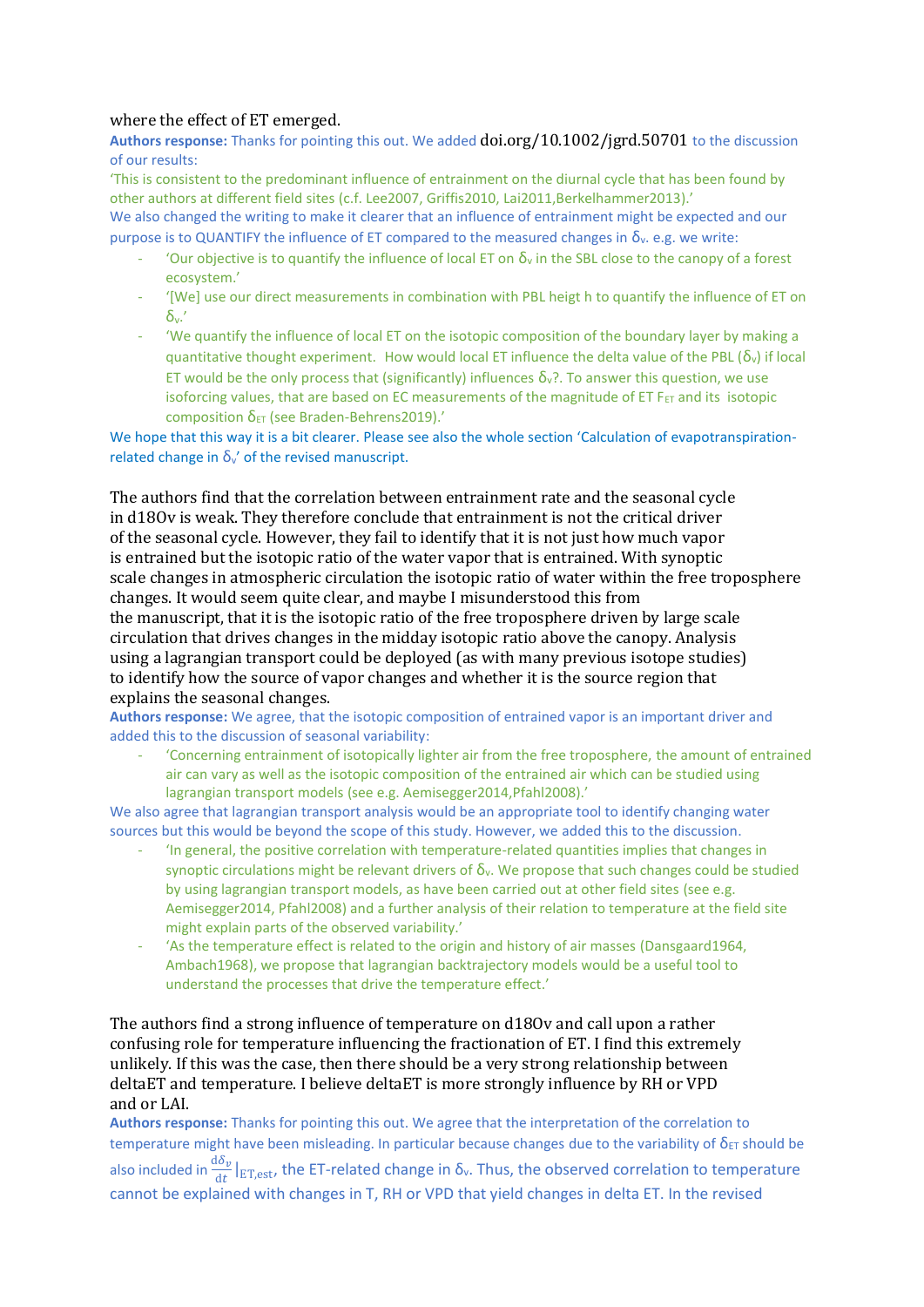#### manuscript, we removed the misleading interpretation of temperature influencing fractionation.

Revisiting comment #3, changes in synoptic circulation drive both changes in temperature and the d18Ov. The temperature of air masses affect how much rainout has occurred and give rise to a strong relationship between d18Ov and temperature. This is in fact the rationale for why ice core d18O values reflect temperature. I think explaining the relationship between d18Ov and temperature would have benefited from taking a more "first principles" approach and yielding to extensive research already done on this topic.

**Authors response:** Thanks a lot for pointing this out so clearly. We agree that the interpretation of the correlation to temperature might have been misleading, in particular as that synoptic circulation potentially influence both, temperature and delta values. However, we want to point out, that the so called 'temperature effect' is a result of complex processes and our focus was to quantify the influence of local ET, whit we did by

analyzing  $\frac{d\delta_v}{dt}|_{ET,est}$ . We agree, that the (complex) temperature effect is a better explanation for the observed correlation to temperature and include this to our interpretation of the correlation to temperature throughout the manuscript. We changed different parts of the manuscript and now write:

- 'We conclude that the observed seasonal variability of  $\delta_v$  is neither dominated by Rayleigh processes, entrainment nor local ET but likely linked to other temperature-related processes such as changes in synoptic circulation.'
- Potential processes that could drive the observed seasonal variability of  $\delta_{v}$  are local ET, cumulative rain-out (Rayleigh distillation) and changes in synoptic circulation.
- At the seasonal time scales the cumulative rainout of an air mass as it ages from its origin (e.g by Rayleigh destillation) is a major driver of the variability of  $\delta_{v}$ . This is a complex process that influences  $\delta_y$  via the origin of air masses (Ambach1968), the thermodynamic conditions during cooling (see e.g. Dansgaard1964), fractionation during condensation, isotopic exchange between rain drops and the surrounding air and evaporation from rain drops (see e.g. Dansgaard1964). These complex processes yield the 'temperature effect', a positive correlation between condensation temperatures and higher δ-values of precipitation (see e.g. Dansgaard1964).
- A large fraction of 50% of the observed seasonal variability of  $\delta_v$  is linked to temperature, indicating a considerable influence of the complex processes that drive the so-called temperature-effect.

The calculation of isoforcing relied heavily on the estimates of PBL height from reanalysis. This concerned me somewhat because there was no good validation of these estimates and it seems the estimates from reanalysis would only be useful if the land cover in the area was homogenous. In other words, is the forested cover of the site representative of the conditions with the reanalysis grid cell?

**Authors response:** We thank the anonymous referee for this comment. This aspect was indeed missing from the manuscript, so we have now mentioned the landcover and the representativity of the grid cell for the study site in the revised text. Indeed, while the tower itself is situated in a forest, this forest patch is only a couple km wide, and the landscape at a larger scale is a mixture of such forest areas and agriculture. The spatial scale of the forest is such that the boundary layer formation will be routinely driven not only by the forest patch but by the larger mixed landscape. Comparing the land cover and the relative fractions of forest and agriculture for the ERA5 reference gridcell relative to the relevant area around the study, we find that the grid cell is representative for the study site. We have added this point to the revised text:

'The land cover within this grid cell is characterized by a mixture of forested patches and agricultural land, with a relative contribution of about 50% each. A similar mixture of forest and agriculture is found at the study site at a spatial scale relevant for the formation and growth of the PBL. Due to the proximity and the comparable land cover of the entire grid cell and the area surrounding the tower at the measurement site, we consider the boundary layer height estimate of the grid cell to be representative of conditions at the study site.'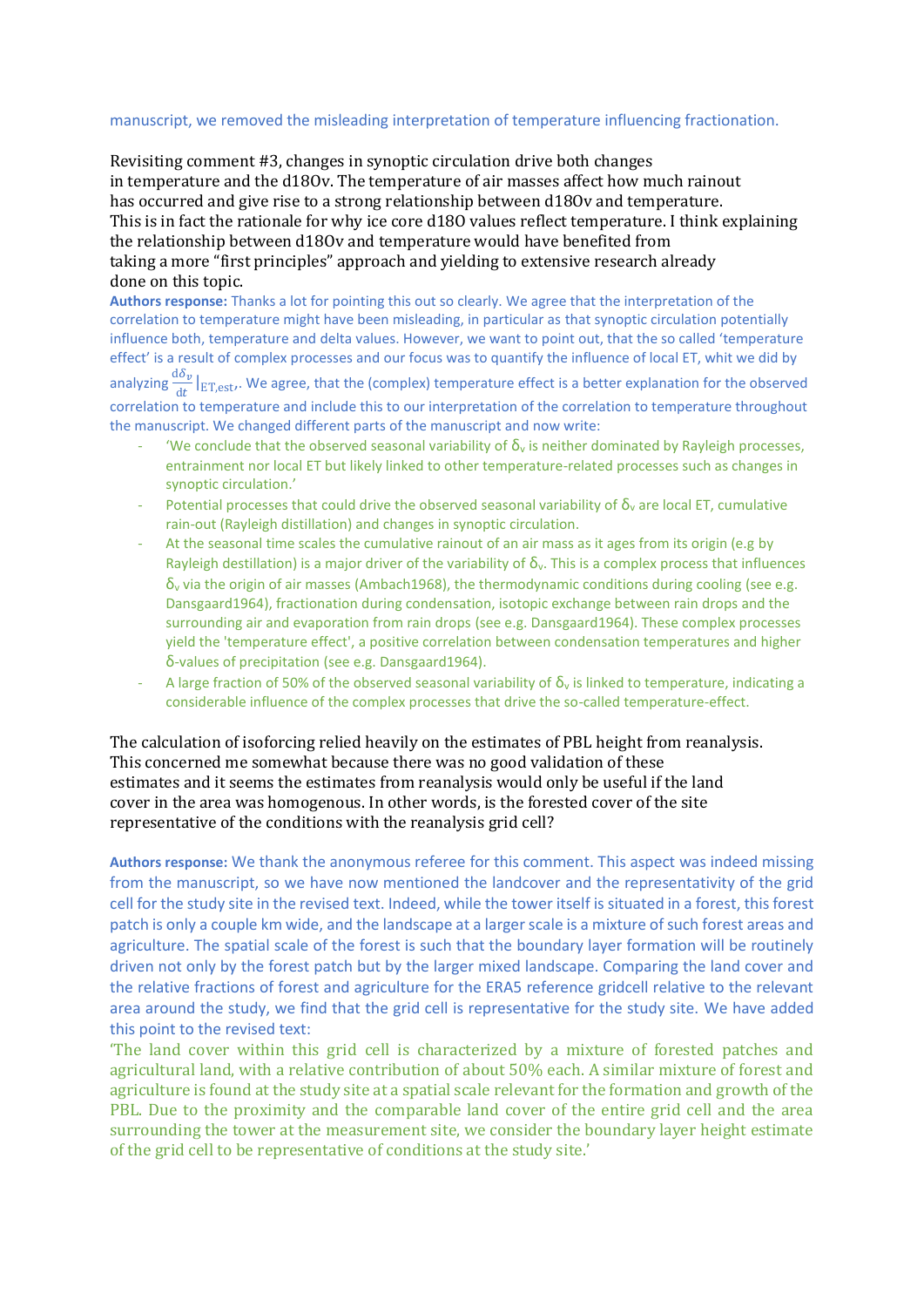# The authors discuss error estimates of PBL height but it was not clear how these error values were assimilated in the analysis.

**Authors response:** Unfortunately, we do not have error estimates for all datapoints, but only for a subset of datapoints. Thus, we show the discussion of uncertainties and not propagate those uncertainties further. In the revised manuscript, we added more information about the PBL-heigt data source and its uncertainties for the uncertainty or delta\_ET we refer to the previously published manuscript on

<https://doi.org/10.1016/j.agrformet.2019.01.035>, that analyse the uncertainty of delta ET as a function of the magnitude of ET.

Secondly, the authors note that their assumption that the isotopic ratio of water vapor is well mixed is likely incorrect. This has been shown by other studies using gradient and flux gradient approaches. What are the effects of this assumption on the isoforcing estimate? What if the authors assumed a gradient with log form up the top of the PBL using previous studies? My point is that if the authors know this assumption is incorrect it would be valuable to assess the impact of this assumption on their analysis using a sensitivity approach.

**Authors response:** This is a very good idea, but we do not have the necessary data/boundary conditions to perform such an analysis.

I was surprised come to the end of the paper and never see a figure or actual discussion on the estimates of delta ET. The estimates of delta ET were assimilated into numerous analyses but, after all, if the study is looking at how delta ET affects delta V, the readers should see delta ET. The authors need to present this data and analyse it directly before using it in more sophisticated approaches. How does delta ET vary through the season? Was it affected by soil moisture and VPD that might change T and E partitioning? Did delta ET relate to total ET rates or greeness/LAI? Does it change after rainfall events? An analysis of the drivers of delta ET are a necessary complement to the other analyses presented.

**Authors response:** Our measurements of delta\_ET is presented and discussed in a previous paper <https://doi.org/10.1016/j.agrformet.2019.01.035>. This manuscript focusses on using this data to better understand  $\delta_y$ , so we do not want to present the same data twice. However, we agree that changes in delta\_ET are important, thus we added a brief summary of the results concerning delta\_ET of our previous paper to this manuscript and refer to it for further details.

- $\lceil \dots \rceil$  the diurnal cycle of  $\delta_{ER}$  does not dominate the diurnal cycle of IF. These diurnal cycles are shown in a previous manuscript (see Braden-Behrens2019). In brief,  $\delta_{ET}$  rose throughout the day, indicating non-steady-state conditions both δ values and over all seasons, except for  $\delta D_{ET}$  in summer.
- In brief,  $\delta_{ET}$  spanned a range of -19 to 0 permil for  $\delta180_{ET}$  and of -140 to -25 permil for  $\delta D_{ET}$ , with a complex seasonal shape and larger uncertainties for smaller ET, (see Braden-Behrens2019 for details).

## Small comments:

When a variable is introduce the correct grammar (I think) is like this: : : "Temperature, T, is related to latitude." Or "Temperature (T) is related to latitude." **Authors response:** Thanks for pointing this out. We try to change this throughout the manuscript.

28: Unclear why sublimation of snow was listed under "precipitation removal" processes. This would be a surface flux process. **Authors response:** We removed it.

## 54: The R2 value between C and d18O/dD were just listed in the previous paragraph so this sentence felt redundant.

**Authors response:** This sentence refers to the study of Griffis 2016 does not use R^2 values, but a different method. We changed this sentence to be more clear: 'In particular, even at a height of 185 m above a crop/grassland canopy, (Griffis2016) estimate the relative contribution of ET to range from 0 to close to 100%,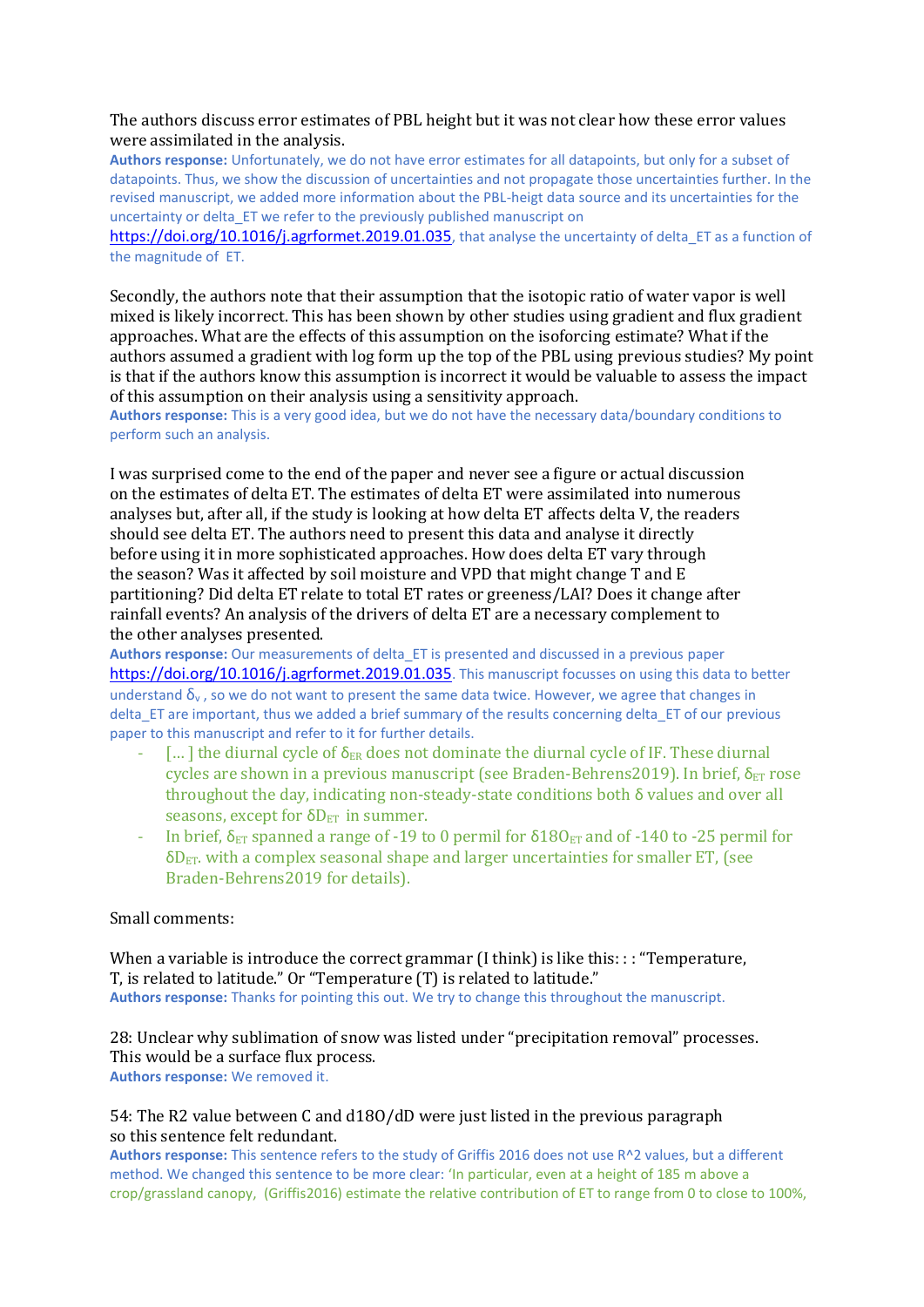with a median of 34% based on a two-end-member isotope mixing model (Griffis2016)'

60: Lots of other studies over forests not considered here: Continuous measurements of atmospheric water vapour isotopes inwestern Siberia (Kourovka) Stable Water Isotopes Reveal Effects of Intermediate Disturbance and Canopy Structure on Forest Water Cycling Response of water vapour D-excess to land–atmosphere interactions in a semi-arid environment I would say broadly that the literature available on this topic was under-cited.

**Authors response:** We added these studies to the discussion, in particular to Table 2.

145-155: This extended quotation from ERA5 manual is not appropriate. The authors should explain the process of error estimation in their own words. **Authors response:** This extended quotation from ERA5 manual has been replaced in a complete reworking of this section on PBL height.

As noted above, it is also unclear how this error was assimilated in the analyses that follow. **Authors response:** Please see our comment above.

163: Missing "space" before the sentence begins. **Authors response:** We changed this.

s "site" not "cite" **Authors response:** We changed this.

171: "However" is the wrong word here because this sentence does not contradict the previous one it supports it. **Authors response:** We removed this.

176: The comma should be after "h" not after "both" **Authors response:** We changed this.

178: if the nighttime data is not meaningful, I would recommend excluding it. As you note, when the value approaches 0, the equation becomes very unstable. **Authors response:** Yes, we excluded it from the analysis. We added a sentence about this to the manuscript.

181: When you write ddv/dt is this dt\_iso or dt\_meas. Truthfully, I found the comparisons between the many derivatives quite hard to follow and perhaps not the most useful way to analyze the dataset.

**Authors response:** In the revised manuscript, we changed the notation to be more clear. We also added a more detailed description about the purpose and the underliing assumptions of the ET-related estimate  $\frac{d\delta_v}{dt}\big|_{ET,est}$ . We now only use  $\frac{d\delta_v}{dt}|_{ET,est}$  for the estimated quantity and  $\frac{d\delta_v}{dt}|_{\text{meas}}$  for the measured quantity to avoid this confusion. Additionally, we changed the table that presents the different regressions to be more clear (using less parameters) and changed the analysis to a multilinear regression: We performed the multivariate regression to reduce the Akaike information criterion (AIC) using a stepwise backward-forward approach.

Figure 1: Standard error should be reported around composite diurnal cycles. **Authors response:** Unfortunately, we do not have uncertainty estimates for all datapoints and quantities.

193: "being" **Authors response:** We changed this.

206: I was confused as to what the authors mean by Rayleigh distillation in this context. Is this condensation onto the surface such as through dew or is this the collective rainout of the air mass as it ages from its origin?